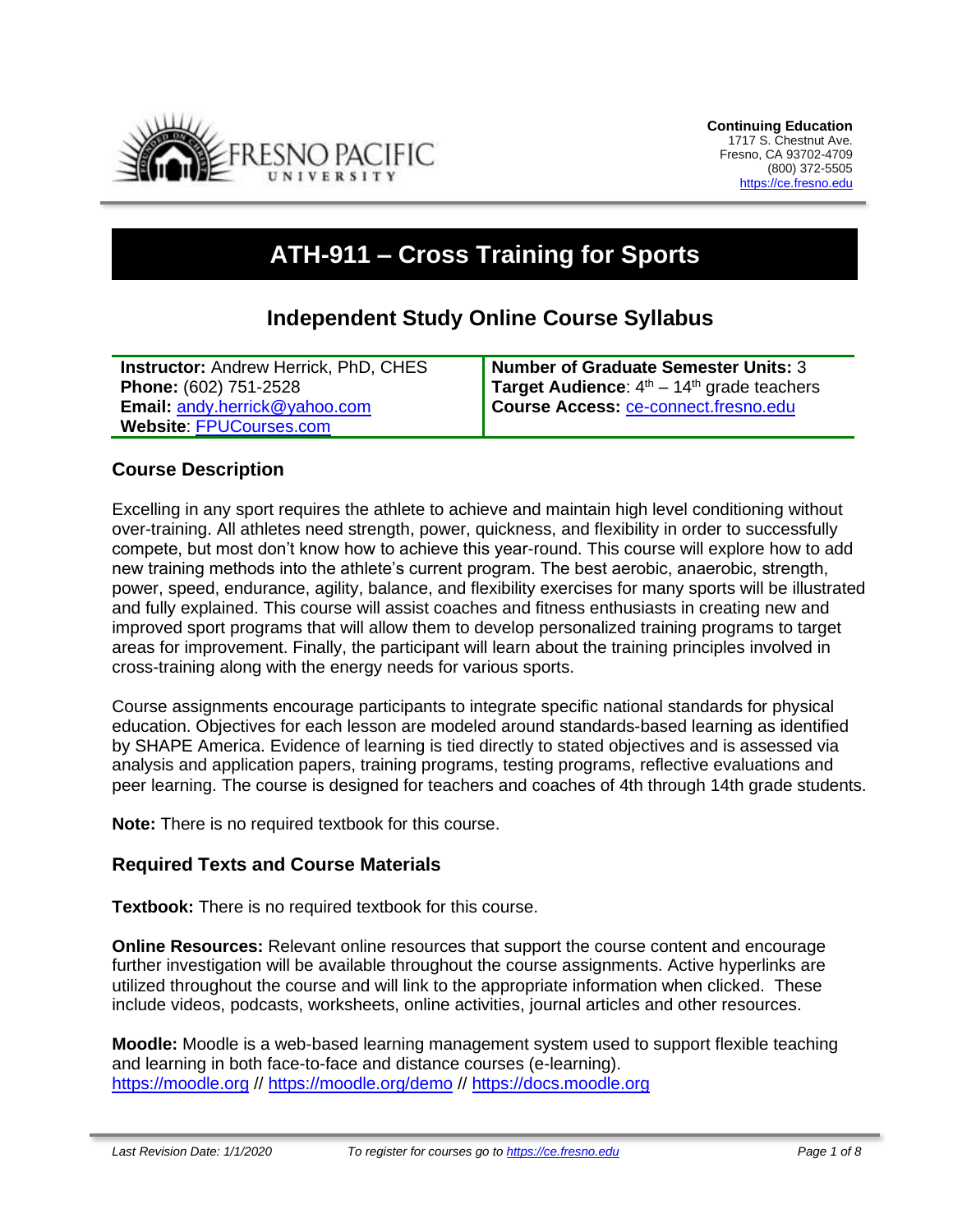# **Course Dates**

Self-paced; students may enroll at any time and take up to one year, from the date of registration, to complete assignments. Students may complete assignments in no less than three weeks for a 3 unit course (one week per unit).

### **National Standards Addressed in This Course**

#### **National Board for Professional Teaching Standards (NBPTS)**

[\(http://www.nbpts.org/standards-five-core-propositions/\)](http://www.nbpts.org/standards-five-core-propositions/)

First published in 1989 and updated in 2016, *[What Teachers Should Know and Be Able to Do](http://www.accomplishedteacher.org/)* articulates the National Board's Five Core Propositions for teaching. The Five Core Propositions comparable to medicine's Hippocratic Oath — set forth the profession's vision for accomplished teaching. Together, the propositions form the basis of all National Board Standards and the foundation for National Board Certification. Course assignments have been designed so students can demonstrate excellence against these professional teaching standards whenever possible.

- Proposition 1: Teachers are committed to students and their learning
- Proposition 2: Teachers know the subject they teach and how to teach those subjects to students
- Proposition 3: Teachers are responsible for managing and monitoring student learning
- Proposition 4: Teachers think systematically about their practice and learn from experience
- Proposition 5: Teachers are members of learning communities

#### **National Physical Education Standards by SHAPE America**

[\(www.shapeamerica.org/standards/pe/index.cfm\)](http://www.shapeamerica.org/standards/pe/index.cfm)

The following content standards defined by SHAPE America specify what students should know and be able to do as result of a quality physical education program. States and local school districts across the country use the National Standards to develop or revise existing standards, frameworks and curricula. Participants are asked to apply these standards in their teaching practices and demonstrate them within their coursework.

- SHAPE 1 The physically literate individual demonstrates competency in a variety of motor skills and movement patterns.
- SHAPE 2 The physically literate individual applies knowledge of concepts, principles, strategies and tactics related to movement and performance.
- SHAPE 3 The physically literate individual demonstrates the knowledge and skills to achieve and maintain a health-enhancing level of physical activity and fitness.
- SHAPE 4 The physically literate individual exhibits responsible personal and social behavior that respects self and others.
- SHAPE 5 The physically literate individual recognizes the value of physical activity for health, enjoyment, challenge, self-expression and/or social interaction.

#### **Common Core State Standards (CCSS)** [\(www.corestandards.org\)](http://www.corestandards.org/)

The Common Core State Standards provide a consistent, clear understanding of what students are expected to learn, so teachers and parents know what they need to do to help them. The standards are designed to be robust and relevant to the real world, reflecting the knowledge and skills that our young people need for success in college and careers. With American students fully prepared for the future, our communities will be best positioned to compete successfully in the global economy.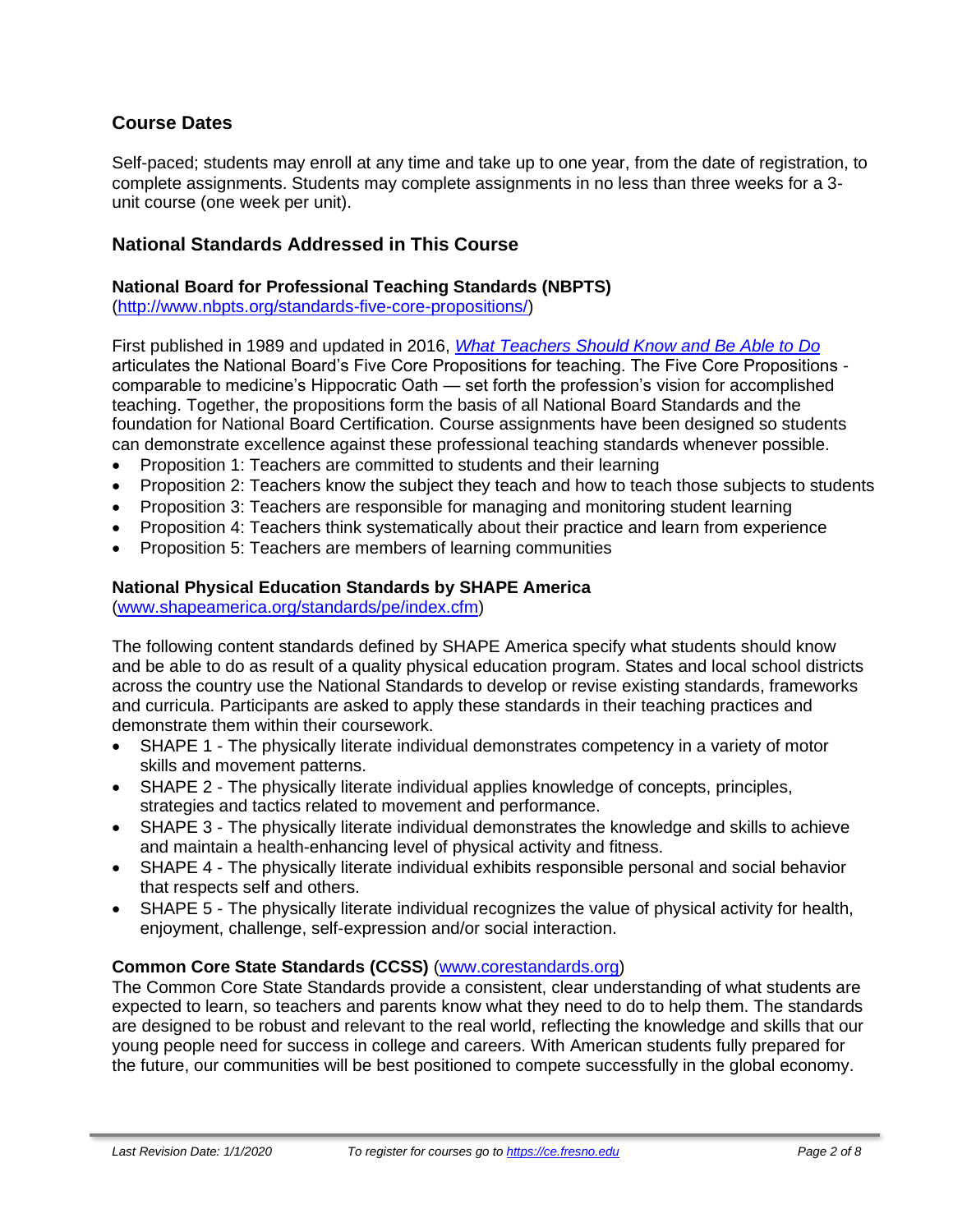# **Continuing Education Program Student Learning Outcomes**

| CE <sub>1</sub> | Demonstrate proficient written communication by articulating a clear focus,<br>synthesizing arguments, and utilizing standard formats in order to inform and<br>persuade others, and present information applicable to targeted use.                                    |
|-----------------|-------------------------------------------------------------------------------------------------------------------------------------------------------------------------------------------------------------------------------------------------------------------------|
| CE <sub>2</sub> | Demonstrate comprehension of content-specific knowledge and the ability to apply it<br>in theoretical, personal, professional, or societal contexts.                                                                                                                    |
| CE <sub>3</sub> | Reflect on their personal and professional growth and provide evidence of how such<br>reflection is utilized to manage personal and professional improvement.                                                                                                           |
| CE <sub>4</sub> | Apply critical thinking competencies by generating probing questions, recognizing<br>underlying assumptions, interpreting and evaluating relevant information, and<br>applying their understandings to the professional setting.                                        |
| CE <sub>5</sub> | Reflect on values that inspire high standards of professional and ethical behavior as<br>they pursue excellence in applying new learning to their chosen field.                                                                                                         |
| CE <sub>6</sub> | Identify information needed in order to fully understand a topic or task, organize that<br>information, identify the best sources of information for a given enquiry, locate and<br>critically evaluate sources, and accurately and effectively share that information. |

# **Student Learning Outcomes (SLOs) for This Course**

|    | <b>Student Learning Outcomes for This Course</b><br>By the end of this course student will be able to:                              | <b>SHAPE National</b><br><b>Standards</b><br><b>Addressed in This</b><br>Course* | Continuing<br><b>Education Program</b><br><b>Student Learning</b><br><b>Outcomes</b><br>Addressed** |
|----|-------------------------------------------------------------------------------------------------------------------------------------|----------------------------------------------------------------------------------|-----------------------------------------------------------------------------------------------------|
| 1. | Identify and integrate standards into many<br>aspects of their teaching and coaching as<br>demonstrated through their coursework.   | 2, 3, 4                                                                          | 1, 2, 3, 4, 5                                                                                       |
|    | 2. Describe their role in shaping their student<br>athletes to become "physically educated<br>students".                            | 1, 2, 3, 4, 5                                                                    | 1, 2, 5                                                                                             |
| 3. | Comprehend the benefits and popularity of<br>cross-training.                                                                        | 2, 3, 4, 5                                                                       | 1, 2, 3, 4, 5                                                                                       |
|    | 4. Understand how cross-training can enhance<br>strength, speed, and power while preventing<br>boredom, over-training, and burnout. | 1, 2, 3                                                                          | 2, 3, 4, 6                                                                                          |
|    | 5. Establish sport-specific goals after assessing<br>your student athlete's strengths and<br>weaknesses.                            | 1, 2, 3                                                                          | 2, 4, 6                                                                                             |
|    | 6. Apply the steps and principles to develop a<br>sport-specific and year-round cross training<br>program for your student athlete  | 2, 3, 5                                                                          | 1, 2, 4, 6                                                                                          |
|    | 7. Appreciate the human body and its ability to<br>perform physical activity                                                        | 1, 2, 3, 4, 5                                                                    | 2, 3, 4, 5                                                                                          |

\* Please refer to the section on **National Standards Addressed in This Course**

\*\* Please refer to the section on **Continuing Education Program Student Learning Outcomes**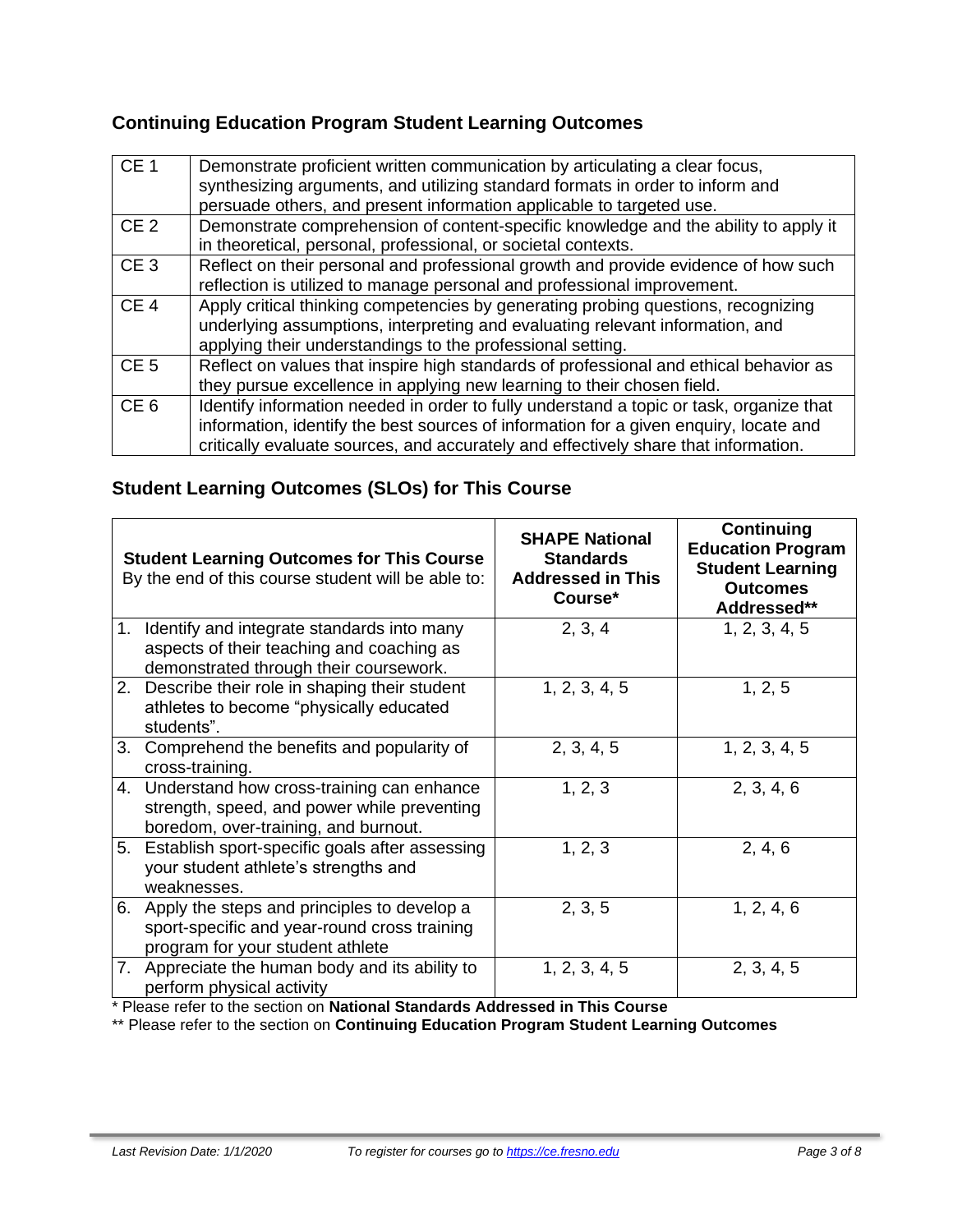# **Topics, Assignments, and Activities**

| <b>Module</b><br><b>Module Title</b>                                  | <b>Module Assignments and Activities</b>                                                                                                                                                                                                                                                                                                                                                                               | <b>Passing</b><br><b>Score</b><br>for Each<br><b>Assignment</b> |
|-----------------------------------------------------------------------|------------------------------------------------------------------------------------------------------------------------------------------------------------------------------------------------------------------------------------------------------------------------------------------------------------------------------------------------------------------------------------------------------------------------|-----------------------------------------------------------------|
| <b>Welcome Module</b>                                                 | Introduction video<br>$\bullet$<br><b>Course Syllabus</b><br>$\bullet$<br><b>Introduce Yourself Forum</b><br>$\bullet$<br><b>Moodle Online Tutorial</b>                                                                                                                                                                                                                                                                |                                                                 |
| Module $1 -$<br>Analysis and<br>Application<br>Readings and<br>Papers | Papers address the ways to improve physical<br>$\bullet$<br>conditioning and performance as presented in the<br>course material. Each paper will be 3 to 4 pages and<br>include two sections: analysis (discussing the major<br>points presented in the reading) and application<br>(applying the major points to a training program).                                                                                 | Pass<br>Pass<br>Pass                                            |
| Module $2 -$<br><b>Cross Training</b><br>Program                      | Discussion Forum (post, read, respond)<br>٠<br>Based on the information learned from the course,<br>$\bullet$<br>design a personal cross-training program for a student<br>athlete or athletic team. You will need to assess your<br>student athlete's strengths and weaknesses in their<br>sport or activity. Consider the information outlined in<br>the course and develop an off-season Cross-Training<br>Program. | Pass<br>Pass                                                    |
|                                                                       | Discussion Forum (post, read, respond)<br>$\bullet$                                                                                                                                                                                                                                                                                                                                                                    | Pass                                                            |
| Module $3 -$<br><b>Training Program</b><br>Reflection                 | Implement the Cross-Training Program you designed<br>$\bullet$<br>above for at least 4 weeks. After 4 weeks, write a brief<br>reflection addressing positive and negative aspects of<br>the program.                                                                                                                                                                                                                   | Pass                                                            |
|                                                                       | Discussion Forum (post, read, respond)<br>٠                                                                                                                                                                                                                                                                                                                                                                            | Pass                                                            |
| Module $4-$<br><b>Charting Progress</b>                               | The benefit of maintaining a training log comes in<br>$\bullet$<br>gaining feedback on how well your efforts are working<br>to help you accomplish your performance goals. This<br>exercise is useful for evaluating your training program<br>and for gathering ideas that will help you make your<br>cross-training programs more successful.<br>Discussion Forum (post, read, respond)<br>$\bullet$                  | Pass<br>Pass                                                    |
| Module $5-$                                                           | Interview an active coach focusing on his/her current<br>$\bullet$                                                                                                                                                                                                                                                                                                                                                     | Pass                                                            |
| Coach's Interview                                                     | training program. Develop a list of questions that will<br>address his/her current training program and his/her<br>interest in integrating some of the cross-training<br>principles covered in this course into his/her own<br>training program.                                                                                                                                                                       |                                                                 |
| Course Wrap-up-                                                       | <b>Final Reflection Forum</b><br>$\bullet$                                                                                                                                                                                                                                                                                                                                                                             |                                                                 |
| Grading and<br>Evaluation                                             | <b>Course Evaluation</b><br>$\bullet$<br><b>Course Completion Checklist</b><br>$\bullet$<br><b>Grade Request / Transcript Request</b>                                                                                                                                                                                                                                                                                  |                                                                 |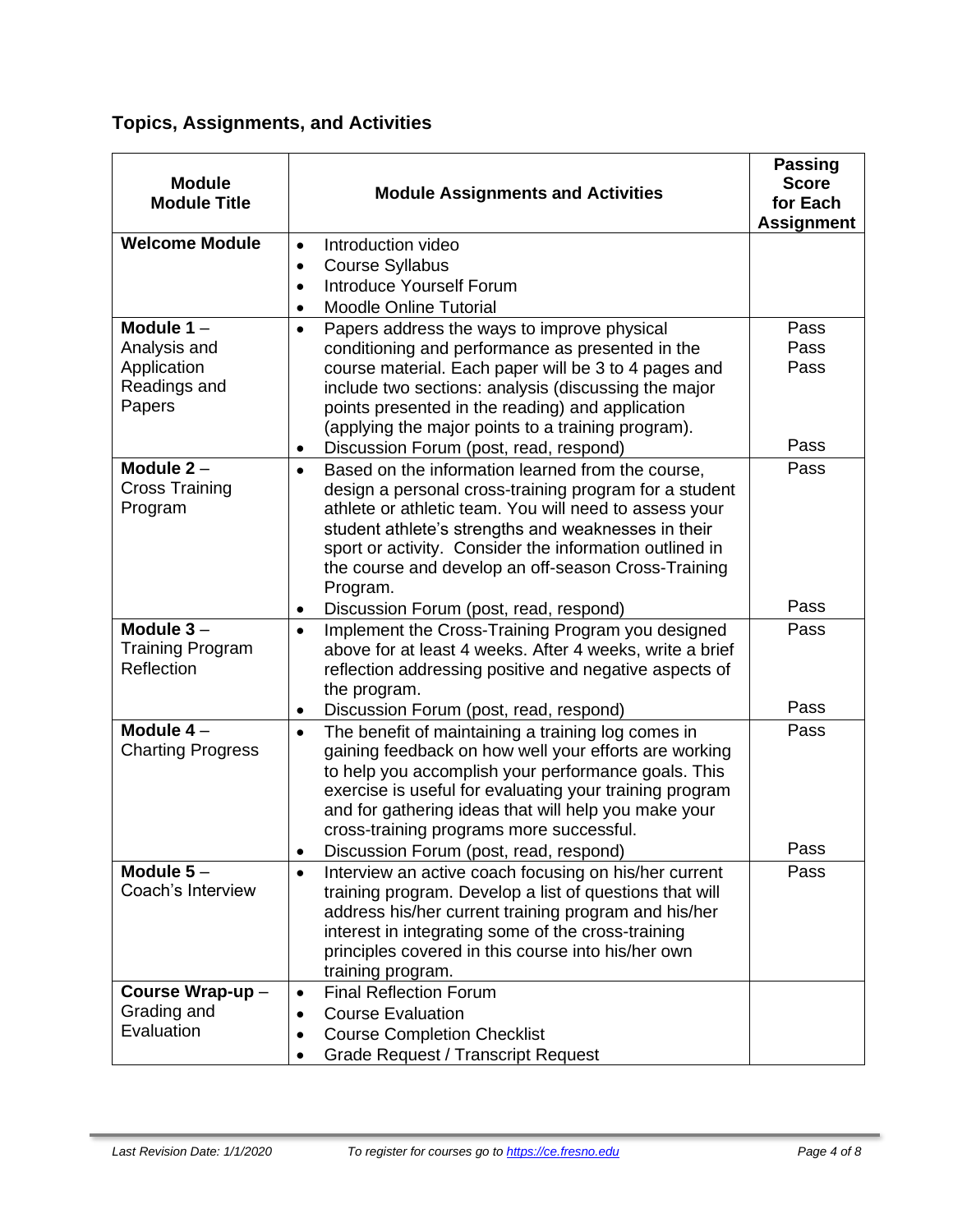# **Grading Policies, Rubrics, and Requirements for Assignments**

# **Grading Policies**

- Assignments will be graded per criteria presented in the course rubrics.
- $A = 90-100\%$  and  $B = 80-89\%$ , (anything below 80% will not receive credit.)
- The discernment between an A or a B letter grade is at the discretion of the instructor based on the quality of work submitted (see course rubrics).
- Coursework falling below a B grade will be returned with further instructions.
- All assignments must be completed to receive a grade and are expected to reflect the quality that teacher-training institutions require of professional educators. If completed assignments do not meet this standard, students will be notified with further instructions from the instructor.

| <b>Grading Rubrics</b> |  |
|------------------------|--|
|                        |  |

| Grade     | <b>Percent</b> | <b>Description</b> | <b>Rubric</b>                                                                                                                                                                                      |
|-----------|----------------|--------------------|----------------------------------------------------------------------------------------------------------------------------------------------------------------------------------------------------|
| A         | 90-100%        | Excellent          | Meets all course/assignment<br>requirements, significant evidence of<br>subject mastery - excellent<br>demonstration of graduate level<br>professional development scholarship.                    |
| B         | 80-89%         | Very good          | Adequately meets the criteria for all<br>course/assignment requirements -<br>demonstrates subject competency and<br>very good graduate level professional<br>development scholarship.              |
| <b>NC</b> | Below 80%      | Unacceptable       | Does not meet the minimum criteria for<br>all course/assignment requirements and<br>demonstrated little, if any, evidence of<br>acceptable graduate level professional<br>development scholarship. |

#### **Writing Requirements**

- **Superior:** Writing is clear, succinct, and reflects graduate level expectations. Clearly addresses all parts of the writing task. Maintains a consistent point of view and organizational structure. Include relevant facts, details, and explanations.
- **Standard:** Writing is acceptable with very few mistakes in grammar and spelling. Addresses most parts of the writing task. Maintains a mostly consistent point of view and organizational structure. Include mostly relevant facts, details, and explanations.
- **Sub-standard:** Writing contains noticeable mistakes in grammar and spelling. Does not address all parts of the writing task. Lacks a consistent point of view and organization structure. May include marginally relevant facts, details, and explanations.

#### **Lesson Plan Requirements**

- **Superior:** Instructional goals and objectives clearly stated. Instructional strategies appropriate for learning outcome(s). Method for assessing student learning and evaluating instruction is clearly delineated and authentic. All materials necessary for student and teacher to complete lesson clearly listed.
- **Standard:** Instructional goals and objectives are stated but are not easy to understand. Some instructional strategies are appropriate for learning outcome(s). Method for assessing student learning and evaluating instruction is present. Most materials necessary for student and teacher to complete lesson are listed.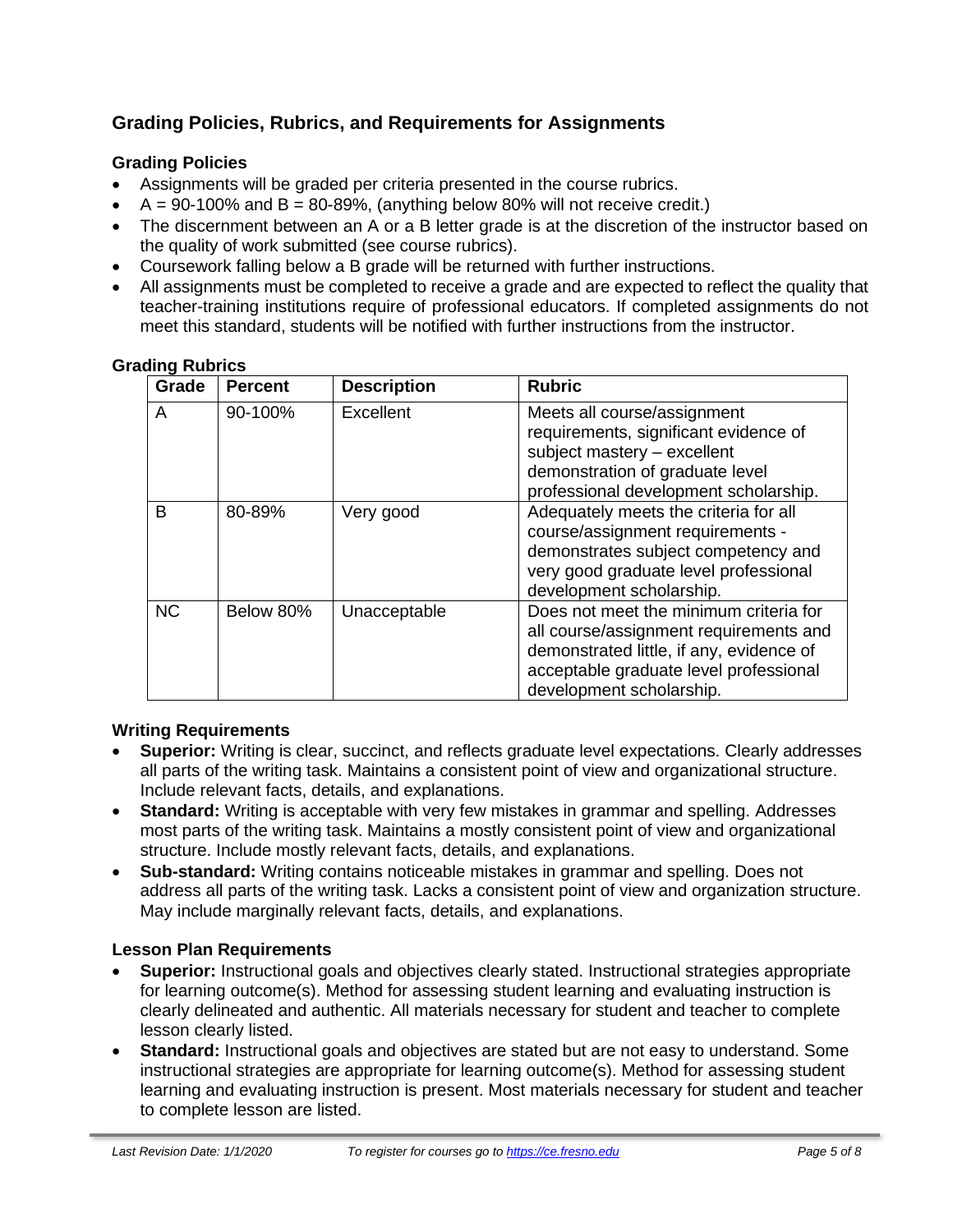• **Sub-standard:** Instructional goals and objectives are not stated. Learners cannot tell what is expected of them. Instructional strategies are missing or strategies used are inappropriate. Method for assessing student learning and evaluating instruction is missing. Materials necessary for student and teacher to complete lesson are missing.

### **Discussion Forum Requirements**

- **Superior:** Response was at least 1 page (3 fully developed paragraphs) in length. Thoroughly answered all the posed questions, followed all the assignment directions, proper grammar and no spelling errors. Language is clear, concise, and easy to understand. Uses terminology appropriately and is logically organized.
- **Standard:** Response was ½ to 1 page in length (2-3 fully developed paragraphs). Answered all the questions but did not provide an in-depth analysis, followed most of the assignment directions, proper grammar and no spelling errors. Language is comprehensible, but there a few passages that are difficult to understand. The organization is generally good.
- **Sub-standard:** Response was less than ½ page in length (1 paragraph). Did not answer all the required questions and/or statements or responses were superficial, vague, or unclear, did not follow the assignment directions, many grammar and spelling errors. Is adequately written, but may use some terms incorrectly; may need to be read two or more times to be understood.

# **Instructor/Student Contact Information**

Throughout the course participants will be communicating with the instructor and their classmates on a regular basis using asynchronous discussion forums. A virtual office is utilized for class questions and students are provided with instructor contact information in the event they want to make email or phone contact. In addition, students are encouraged to email or phone the instructor at any time. Students will also receive feedback on the required assignments as they are submitted.

# **Discussion Forums**

Participation is an important expectation of this course and all online courses. Online discussions promote reflection and analysis while allowing students to appreciate and evaluate positions that others express. While students may not be engaging with the same students throughout this course they will be expected to offer comments, questions, and replies to the discussion question whenever possible. The faculty role in the discussion forum is that of an observer and facilitator.

#### **Coursework Hours**

Based on the Carnegie Unit standard, a unit of graduate credit measures academic credit based on the number of hours the student is engaged in learning. This includes all time spent on the course: reading the textbook, watching videos, listening to audio lessons, researching topics, writing papers, creating projects, developing lesson plans, posting to discussion boards, etc. Coursework offered for FPU Continuing Education graduate credit adheres to 45 hours per semester unit for the 900-level courses. Therefore, a student will spend approximately 90 hours on a typical 2-unit course or 135 hours on a typical 3-unit course.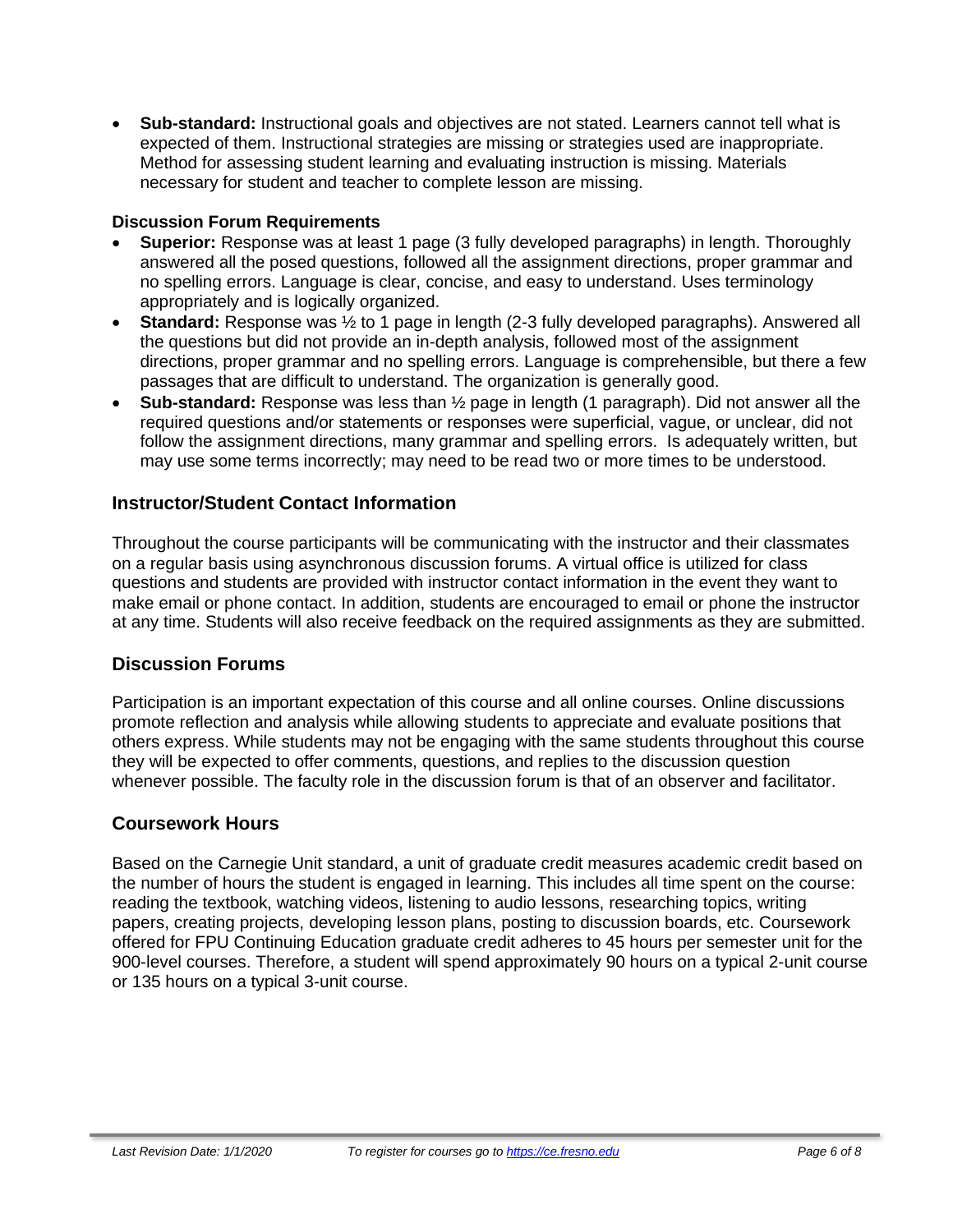# **Services for Students with Disabilities**

Students with disabilities are eligible for reasonable accommodations in their academic work in all classes. In order to receive assistance, the student with a disability must provide the Academic Support Center with documentation, which describes the specific disability. The documentation must be from a qualified professional in the area of the disability (i.e. psychologist, physician or educational diagnostician). Students with disabilities should contact the Academic Support Center to discuss academic and other needs as soon as they are diagnosed with a disability. Once documentation is on file, arrangements for reasonable accommodations can be made. For more information and for downloadable forms, please go to [https://www.fresno.edu/students/academic](https://www.fresno.edu/students/academic-support/services-students-disabilities)[support/services-students-disabilities.](https://www.fresno.edu/students/academic-support/services-students-disabilities)

# **Plagiarism and Academic Honesty**

All people participating in the educational process at Fresno Pacific University are expected to pursue honesty and integrity in all aspects of their academic work. Academic dishonesty, including plagiarism, will be handled per the procedures set forth in the Fresno Pacific University Catalogue <https://www.fresno.edu/students/registrars-office/academic-catalogs>

# **Technology Requirements**

To successfully complete the course requirements, course participants will need Internet access, can send and receive email, know how to manage simple files in a word processing program, and have a basic understanding of the Internet. Please remember that the instructor is not able to offer technical support. If you need technical support, please contact your Internet Service Provider.

**Moodle:** This course will be delivered totally online. Moodle is a learning management system that provides students access to online resources, documents, graded assignments, quizzes, discussion forums, etc. Moodle is easy to learn and has a friendly user interface. To learn more about Moodle, go to [https://docs.moodle.org/33/en/Student\\_FAQ.](https://docs.moodle.org/33/en/Student_FAQ) There are also some student tutorials on the Center for Online Learning website at Fresno Pacific University - [https://col.fresno.edu/student.](https://col.fresno.edu/student)

**Moodle Site Login and Passwords:** Students will need to have internet access to log onto [https://ce-connect.fresno.edu.](https://ce-connect.fresno.edu/) The username and password numbers for Moodle access will be sent to you by the university using the email address you submitted at the time of registration. The instructor will then contact you with a welcome communication. If you need help with your username and password recovery, please contact the Continuing Education office at (800) 372- 5505 or (559) 453-2000 during regular office hours - Mon-Fri 8:00 am to 5:00 pm. or email them at [prof.dev@fresno.edu.](mailto:prof.dev@fresno.edu)

**Getting Help with Moodle:** If you need help with Moodle, please contact the Center for Online Learning (COL), by telephone or the website. Help by phone (559) 453-3460 is available Mon-Thurs 8:00 am to 8:00 pm and on Fridays from 8:00 am to 5:00 pm, or by filling out a "Request Services" form at [https://col.fresno.edu/contact/request-services.](https://col.fresno.edu/contact/request-services) Please identify that you are with the "School = Continuing Education".

# **Final Course Grade and Transcripts**

When all work for the course has been completed, students will need to logon to the Continuing Education website [\(https://ce.fresno.edu/my-account\)](https://ce.fresno.edu/my-account) and "Request Final Grade". Once the